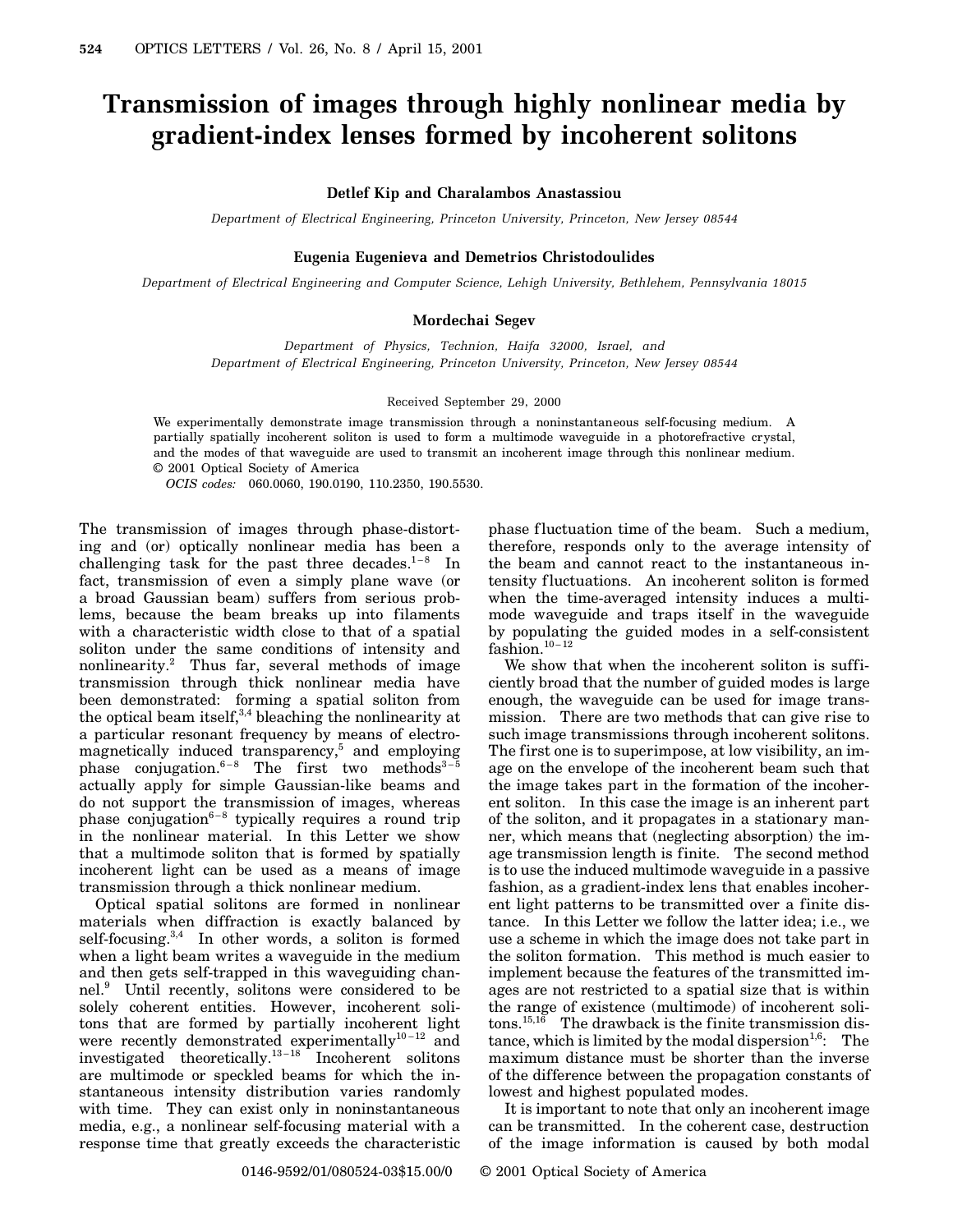dispersion<sup>1,6</sup> and modulational instability, which lead to filamentation of parts of the image.<sup>2</sup> When the image is incoherent, however, modulational instability occurs only if the nonlinearity exceeds a specific threshold that is set by the degree of coherence (correlation distance). $19,20$  If the correlation distance is short enough, all perturbations are suppressed, and the beam propagates in a stable fashion. This idea is what has facilitated the observation of antidark soli $tons<sup>21</sup>$ , that is, bright self-trapped beams on nonzero background.<sup>22</sup> Such beams suffer from modulational instability and disintegrate if the background is coherent. The idea also led to the experimental demonstration of a stable bright  $(1 + 1)D$  soliton solution in a bulk Kerr-like medium.<sup>23</sup>

We perform our experiments with a photorefractive  $Sr<sub>0.61</sub>Ba<sub>0.39</sub>Nb<sub>2</sub>O<sub>6</sub>$  (SBM) crystal and a setup (Fig. 1) that is similar to that used in the first observation of incoherent solitons.<sup>10-12</sup> The crystal's dimensions are  $a \times b \times c = 4.8$  mm  $\times$  4.8 mm  $\times$  3.1 mm. The beam is initially split into an ordinarily (o) and an extraordinarily (e) polarized beam. The *o* beam is used for uniform illumination of the crystal, producing a homogeneous background conductivity. The *e* beam is used to generate the incoherent soliton and the incoherent image. This beam is made spatially incoherent by being passed through a rotating diffuser, which, in turn, provides a new phase and amplitude distribution every 1  $\mu$ s, much faster than the response time (1 s) of the nonlinearity. The *e* beam is then split into two: a soliton-forming beam, which has a smooth, Gaussian-like intensity distribution, and an image beam, which passes through a resolution target and acquires pictorial information. The ratio between the peak intensity of the soliton and the intensity of the background beam is 15. The ratio between the intensity of the soliton and that of the image-bearing beam is 15 as well. The image beam is then combined with the soliton-forming beam, and the beams are launched simultaneously into the crystal, so the crystal input face is at the image plane of the image-bearing beam. A CCD camera monitors the crystal input and output faces.

We control the degree of spatial incoherence of the soliton beam by adjusting the distance of the focusing lens to the diffuser and by changing the size of the aperture. In our experiments we use a ratio of beam diameter to speckle size of  $\sim$ 10. The diameter of the soliton beam on the input face of the crystal is 40  $\mu$ m (FWHM), which linearly diffracts to 110  $\mu$ m after 4.8 mm of propagation (Figs. 2a and 2b). When an electric field is applied along the (negative) *c* axis, charge redistribution leads to partial screening of the field in the part of the crystal illuminated by the soliton beam, which results in a tapered waveguide structure in the regions illuminated by the soliton beam. The soliton forms at a particular field  $(7.2 \text{ kV/cm})$  at which diffraction is fully compensated for (Fig. 2c).

After the incoherent soliton is formed, the image beam is transmitted by the soliton-induced gradientindex lens. With the help of the resolution target and an additional slit, three spots are imaged onto the crystal's front face (Figs. 2d and 2e). The

image beam is adjusted to copropagate with the soliton beam. Without the field, the output image is completely blurred because of natural diffraction (Fig. 2f). The fact that this is a spatially incoherent image actually increases diffraction effects. When the incoherent soliton beam is blocked, but with the field on, the output image beam further deteriorates as a result of the nonlinear behavior of the crystal (Fig. 2g). This beam cannot form a soliton by itself (its modal decomposition is not commensurate with the range of existence of solitons: It has too much power in high modal components). In any case, when the soliton beam is absent, with the applied field or without it, there is always a significant loss of pictorial information. Only when the soliton beam is present and an appropriate field  $(7.2 \text{ kV/cm})$  is applied is the image information transmitted through the crystal and the former distortions strongly reduced. Typical results of successful image transmission are shown in



Fig. 1. Experimental setup: PBS's, polarizing beam splitters; D, rotating diffuser; BS's, beam splitters; RT, resolution target; A, aperture; SBN, nonlinear crystal; CCD, CCD camera.



Fig. 2. Images of the soliton and the image beam on the input and output faces of the crystal: a, soliton beam on the input face; b, diffracted soliton beam on the output face without a field; c, trapped soliton beam on the output face for  $E = 7.2$  kV/cm; d, e, image beams on the input face; f, diffracted output of the image beam (vertically aligned spots) without a field; g, output of the image beam (vertically aligned spots) with  $E = 7.2$  kV/cm but with the soliton beam off; h, i, output of the image beam (vertically and horizontally aligned spots) with  $E = 7.2$  kV/cm and the soliton beam on. The picture size is 150  $\mu$ m  $\times$  150  $\mu$ m for a–c and 50  $\mu$ m  $\times$  50  $\mu$ m for d–i.